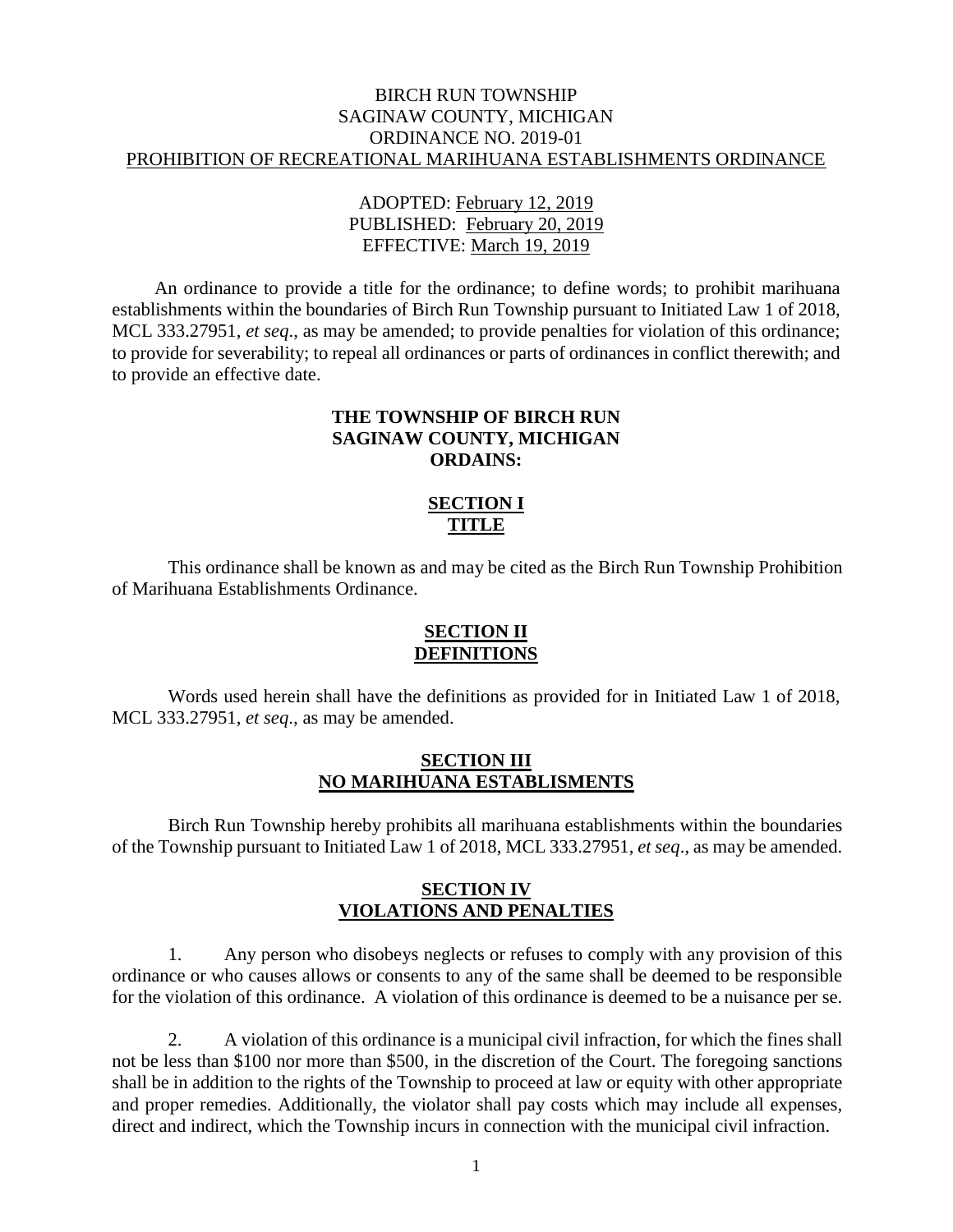3. Each day during which any violation continues shall be deemed a separate offense.

4. In addition, the Township may seek injunctive relief against persons alleged to be in violation of this ordinance, and such other relief as may be provided by law.

5. This ordinance shall be administered and enforced by the Ordinance Enforcement Officer of the Township or by such other person (s) as designated by the Township Board from time to time.

### **SECTION V SEVERABLITY**

The provisions of this ordinance are hereby declared to be severable. If any clause, sentence, word, section or provision is hereafter declared void or unenforceable for any reason by a court of competent jurisdiction, it shall not affect the remainder of such ordinance which shall continue in full force and effect.

### **SECTION VI REPEAL**

All ordinance or parts of ordinances in conflict herewith are hereby repealed.

## **SECTION VII EFFECTIVE DATE**

This ordinance shall take effect February 20, 2019.

### **CERTIFICATION**

The foregoing ordinance is hereby certified to be the authentic record of the ordinance which was duly adopted by the Township Board of the Township of Birch Run on the  $12<sup>th</sup>$  day of February 2019, and published on the  $20<sup>th</sup>$  day of February 2019.

YEAS: Parlberg, Sheridan, Totten, Moore NAYS: Kiessling, Letterman ABSTAIN: